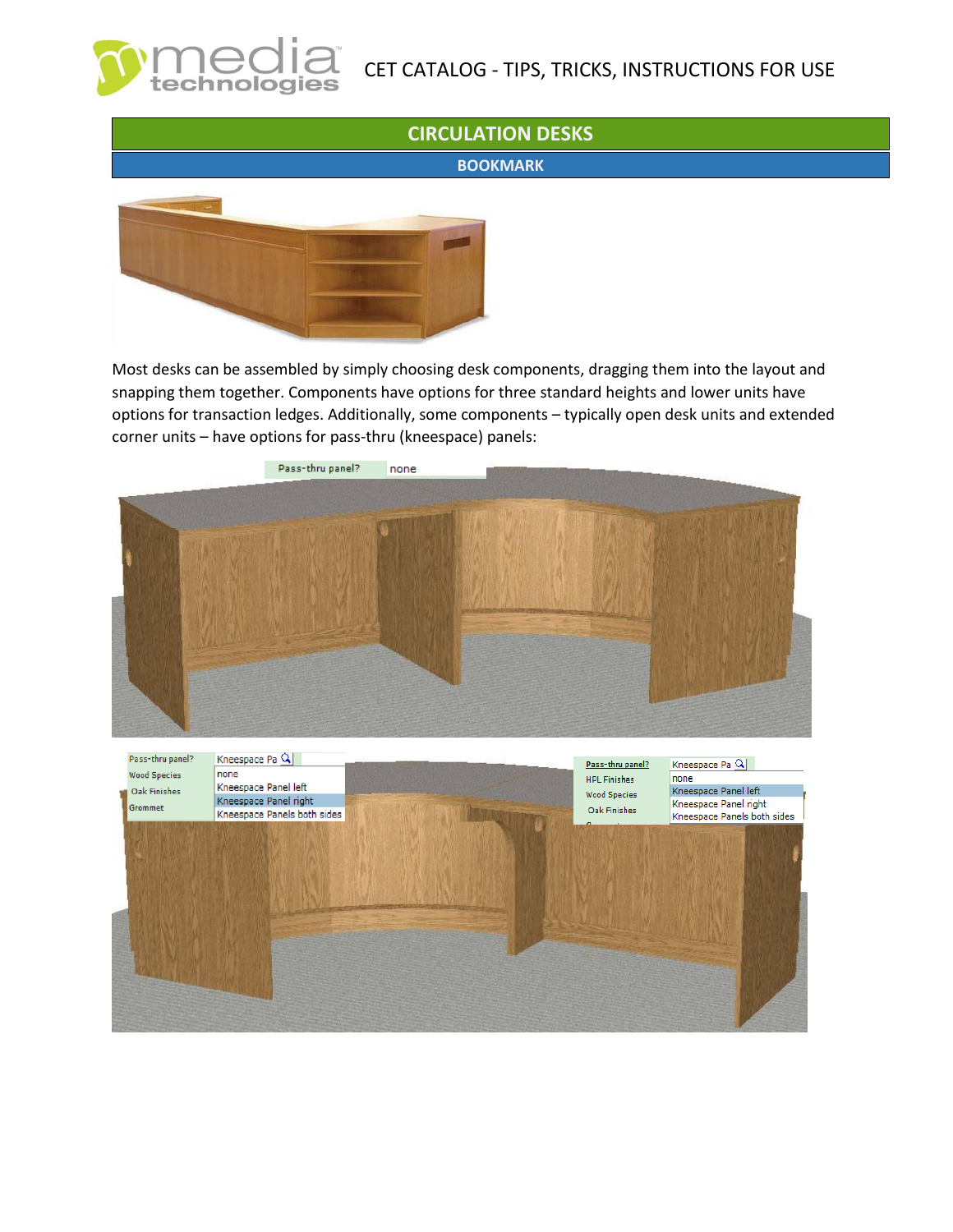# CET CATALOG - TIPS, TRICKS, INSTRUCTIONS FOR USE

36"W and 48"W Bookmark open desk modules (32"H only) also have an option for recessed (ADA) fronts. If that option is selected there is an additional option for straight or bow front edge on the top:



All individual components have unfinished sides with cable pass-thru openings so, to complete the assembled circulation desk, the last step is to select the appropriate height Bookmark end panel:



and place it on the exposed ends of the assembly. Typically end panel height matches main worksurface height. End panels are normally not required on a unit placed against a wall.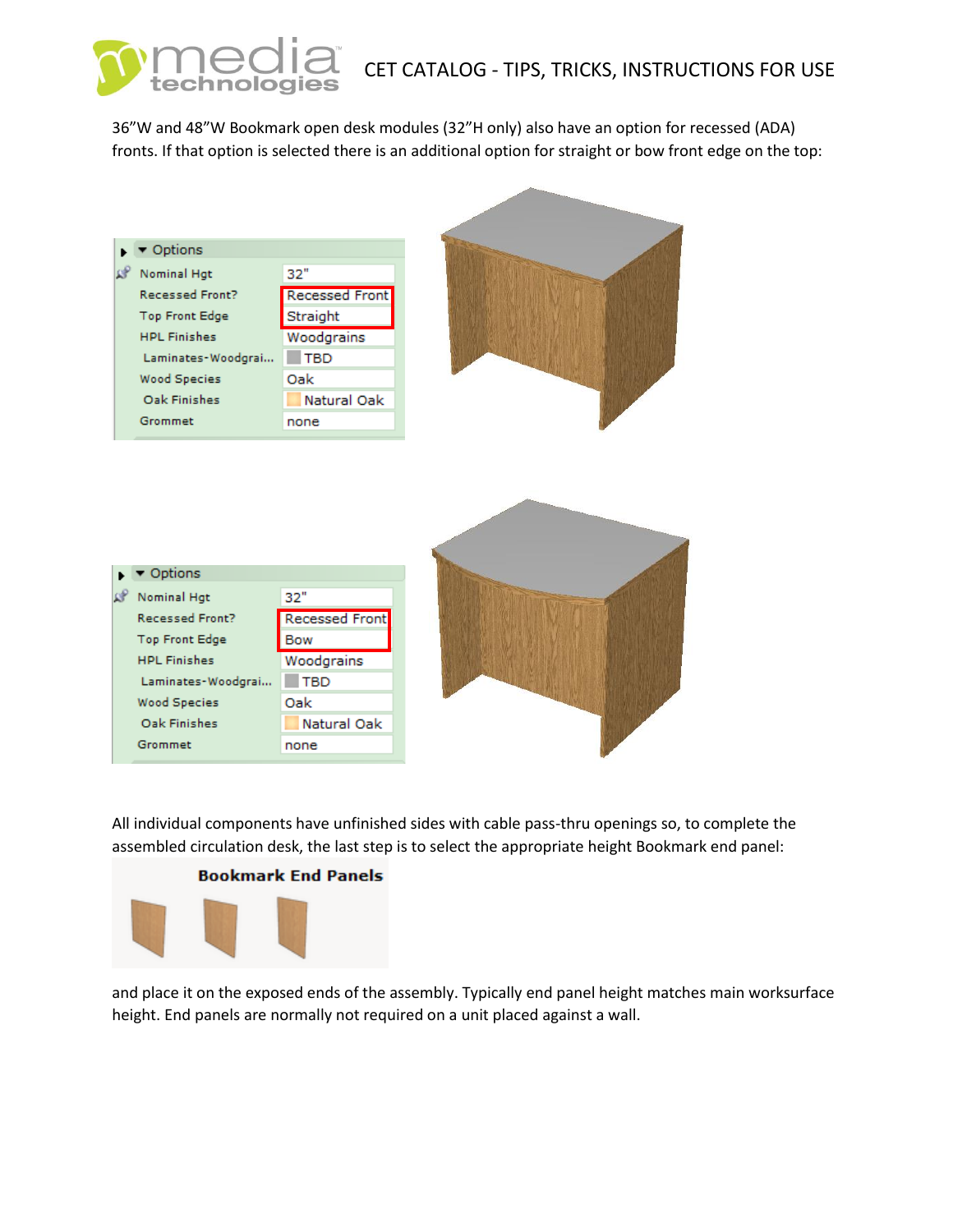CET CATALOG - TIPS, TRICKS, INSTRUCTIONS FOR USE



These two lines are very similar, differing primarily by the type of panel between each component:





#### **Keystone Panel: Malibu Panel:**

## A circulation desk assembly consists of individual units with Malibu or Keystone panels in between so you build a desk assembly by alternately snapping together component units and Malibu or Keystone



Keystone and Malibu panels are available in only one height. Since they're considered part of the units they're attached to they don't report out as separate products. Actual intermediate panels will have wire pass-through holes that align with those in the component units; those holes normally aren't visible in an assembled desk and aren't shown in the CET models, which illustrate only the end panels.

Like Bookmark, some component units have options for pass thru (kneespace) panels. If that option is chosen for two contiguous units, the standard Keystone or Malibu panel is replaced by a pass thru panel: